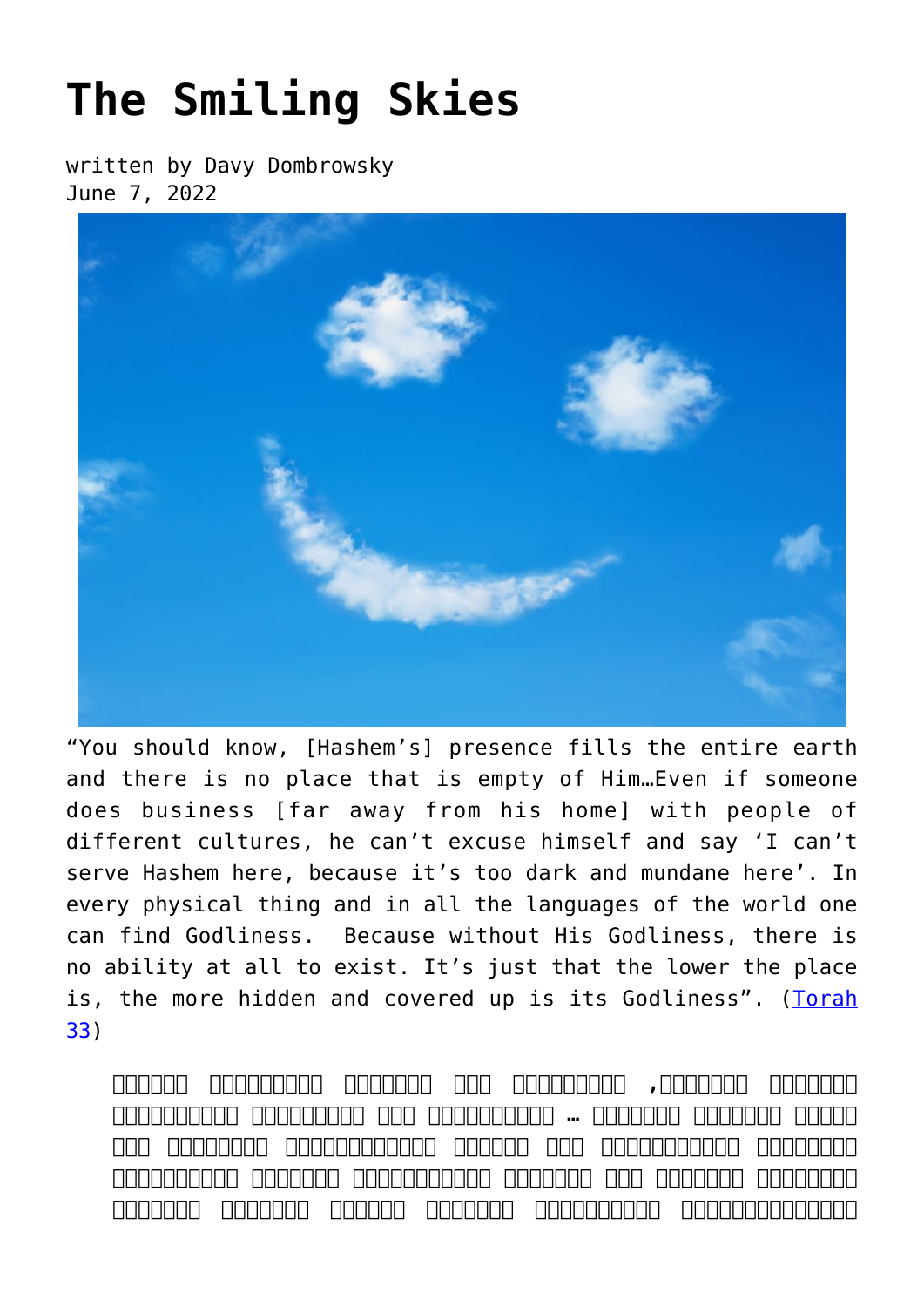**שֶׁעוֹסֵק תָּמִיד עִמָּהֶם, כִּי בְּכָל הַדְּבָרִים גַּשְׁמִיִּים וּבְכָל לְשׁוֹנוֹת הַגּוֹיִים יָכוֹל לִמְצֹא בָהֶם אֱלֹקוּתו,ֹ כִּי בְּלֹא אֱלֹקוּתוֹ אֵין לָהֶם שׁוּם חִיּוּת וְקִיּוּם כְּלָל רַק כָּל מַה שֶּׁהַמַּדְרֵגָה יוֹתֵר תַּחְתּוֹנָה אֲזַי אֱלֹקוּתוֹ שָׁם בְּצִמְצוּם גָּדוֹל וּמְלֻבָּשׁ בְּמַלְבּוּשִׁים יוֹתֵר**

So Hashem's presence fills the entire world, right? But how does that help when we're stuck in a these low places? How can we recognize His presence when we feel like hell and are having such a hard time coping?

There are 12 permutations of the Tetragrammaton (the name of  $H$ ashem  $\Pi$ - $\Pi$  $\Pi$ ), The simplest, and yet most essential permutation is of course  $\Pi$ - $\Pi\Pi$ . The [Arizal](https://en.wikipedia.org/wiki/Isaac_Luria) writes that this permutation is an acronym for the verse The ".[\)96:11 ,Psalms](https://he.wikisource.org/wiki/%D7%A7%D7%98%D7%92%D7%95%D7%A8%D7%99%D7%94:%D7%AA%D7%94%D7%9C%D7%99%D7%9D_%D7%A6%D7%95_%D7%99%D7%90)" [\(](https://he.wikisource.org/wiki/%D7%A7%D7%98%D7%92%D7%95%D7%A8%D7%99%D7%94:%D7%AA%D7%94%D7%9C%D7%99%D7%9D_%D7%A6%D7%95_%D7%99%D7%90)**יִ**שְׂמְחוּ**הַ**שָּׁמַיִם **וְ**תָגֵל **הָ**אָרֶץ" Heavens will rejoice and the earth will be glad".

I think, on the most basic level, the idea behind this is that the name of God, in its simplest form, is represented by rejoicing and joy. A name is not a simple thing. The [Maharal](https://en.wikipedia.org/wiki/Judah_Loew_ben_Bezalel) teaches that one's name is his essence.  $\square \square \square$ (name) is the same letters as  $\square \square \square \square$  (there). Meaning, you are where your name is. Whatever your name is, that defines where/who you are. This verse is indicating, that when we refer to Hashem's name in the most straightforward way, we are referring to a state of gladness and rejoicing.

So maybe this is what [Rebbe Nachman](https://ahalleldavar.blog/rebbe-nachman-%d7%96%d7%99%d7%b4%d7%a2/) means? Hashem's presence is everywhere, even in the lowest places. But how does one tap-in to this Godliness in a low place? By finding joy! When we can let go of our suffocating feelings and find something to be glad about – even in what seems to be the hardest situation – we can find Godliness absolutely anywhere. Of course, the lower the space, the harder it is to find Godliness (aka joy), but that's just because it's hidden. It's truly there. The skies are always smiling.